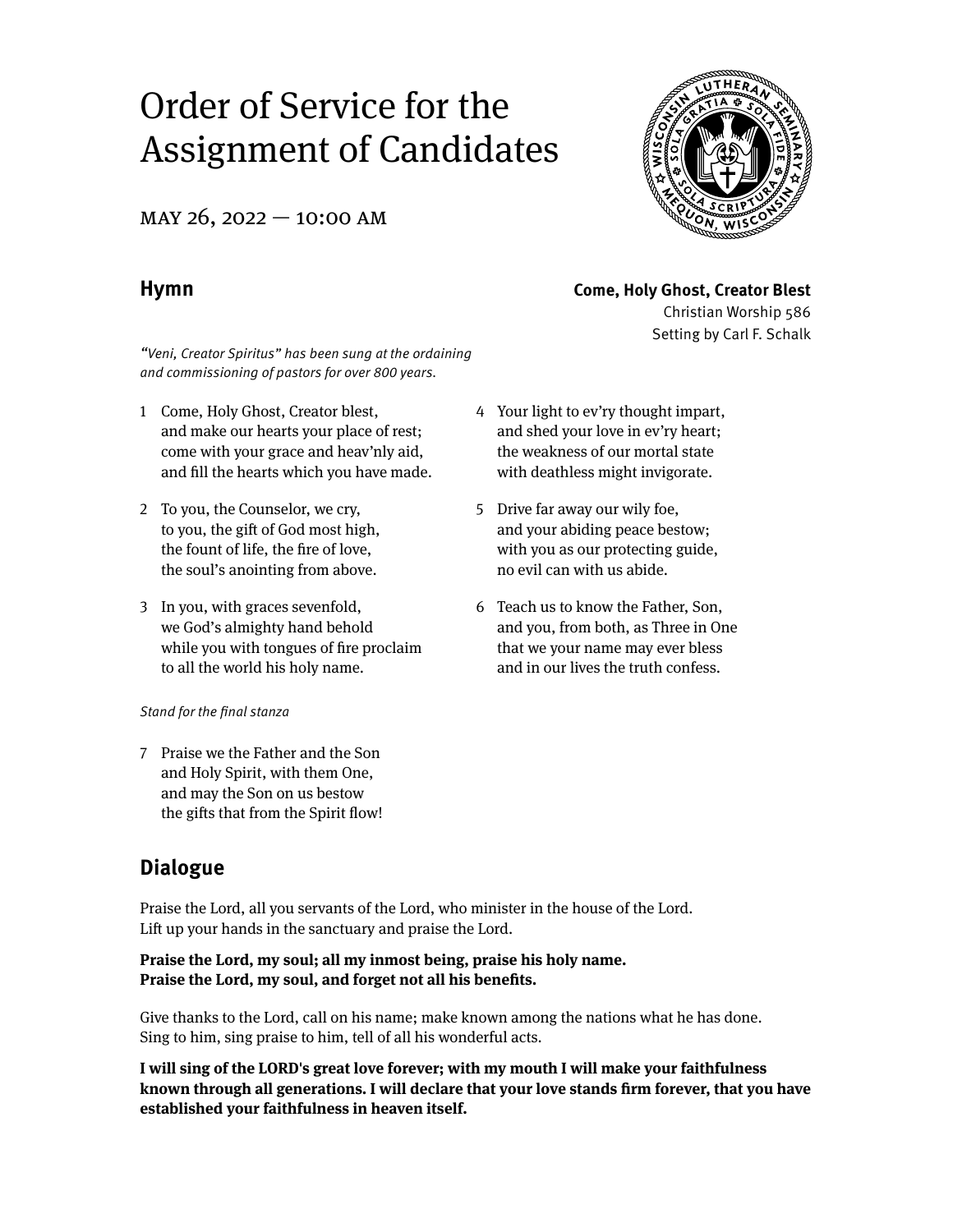May the Lord, the maker of heaven and earth, bless us.

### **God will bless us, and all the ends of the earth will fear him.**

## **Prayer**

O Lord God, source of all abiding knowledge, through Word and sacrament you both enlighten the minds and sanctify the lives of those you draw to your service. Therefore, look with favor on our seminary, blessing those who teach and those who learn, that they may apply themselves with eager diligence to your will and faithfully fulfill their service according to your purpose; through Jesus Christ our Lord, who lives and reigns with you and the Holy Spirit, one God, now and forever.

### **Amen.**

Be seated

Reading **1** Timothy 4:1-16 Watch your life and doctrine closely.

**Hymn Preach You the Word**

Christian Worship 895

- 1 Preach you the Word and plant it home to those who like or like it not, the Word that shall endure and stand When flow'rs and mortals are forgot.
- 2 We know how hard, O Lord, the task your servant bids us undertake: to preach your Word and never ask what prideful profit it may make.
- 3 The sower sows; his reckless love scatters abroad the goodly seed, intent alone that there may be the wholesome loaves that people need.

4 Though some be snatched and some be scorched and some be choked and matted flat, the sower sows; his heart cries out, "Oh, what of that, and what of that?"

- 5 Of all his scattered plenteousness one-fourth waves ripe on hill and flat, and bears a harvest, hundredfold: "Ah, what of that, Lord, what of that!"
- 6 Preach you the Word and plant it home and never faint; the Harvest Lord who gave the sower seed to sow will watch and tend his planted Word.

# **Sermon Managers of God's Mysteries**

1 Corinthians 4:1–5 (CSB)

Following the sermon, stand and sing: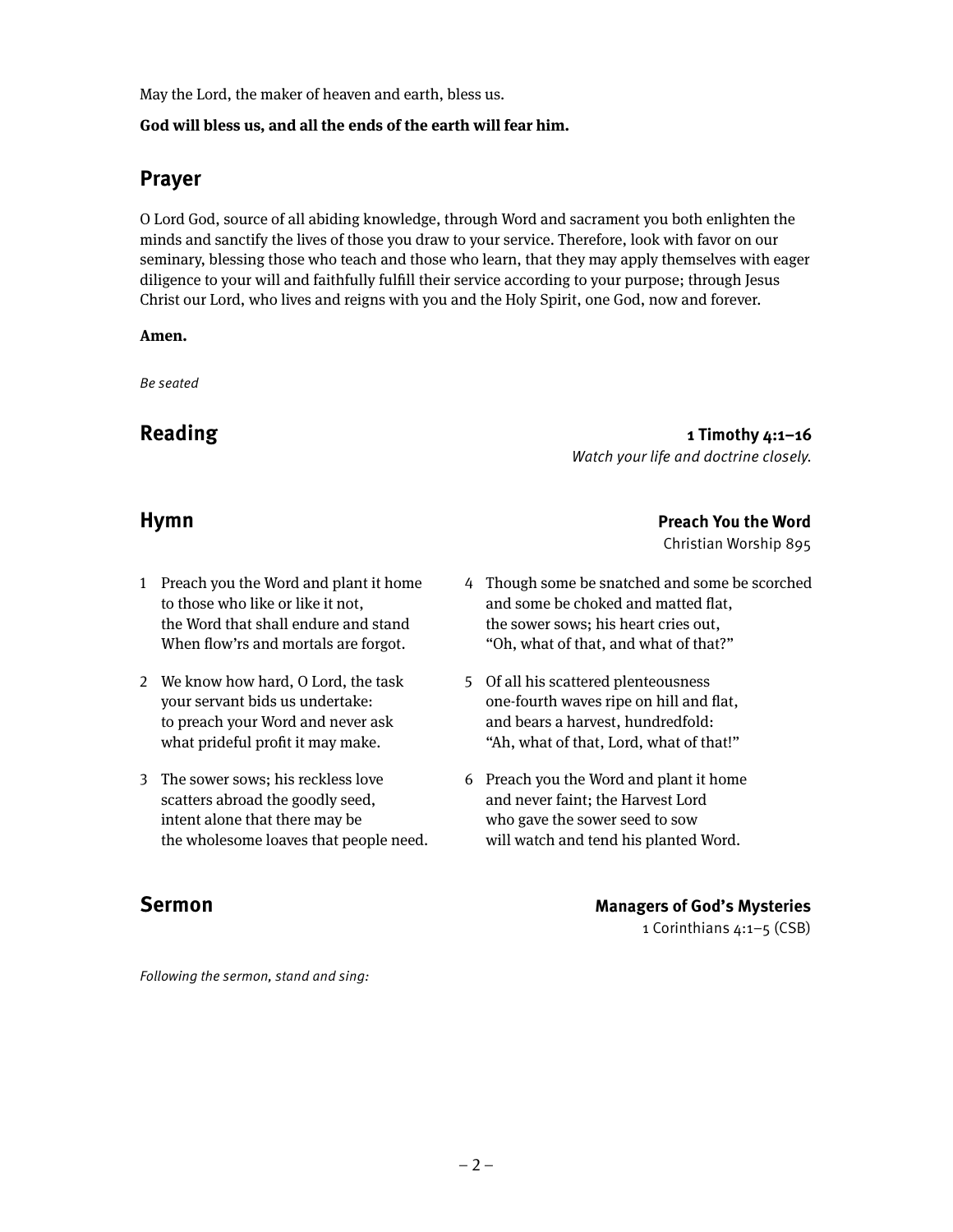### **Hymn Dear Lord, to Your True Servants Give**

Christian Worship 896 (1,3)

1 Dear Lord, to your true servants give the grace to you alone to live. Set free from sin to serve you, Lord, they go to share your living Word, the gospel message to proclaim that all may know your saving name.

Be seated

# **Assignments to Ministry <b>Prof. Earle D. Treptow**

President of Wisconsin Lutheran Seminary

### **Rev. Mark G. Schroeder**

President of the Wisconsin Evangelical Lutheran Synod

3 When all their labor seems in vain, revive their sinking hopes again;

and when success crowns what they do, O keep them humble, Lord, and true until before your judgment seat they lay their trophies at your feet.

Following the reading of the assignments, stand and sing:

# We Praise You, O God Te Deum Laudamus

We praise you, O God, we acclaim / you as Lord; all creation worships you, / Father everlasting. To you all angels, all the / pow'rs of heaven, cherubim and seraphim, / sing in endless praise:

Holy, holy, holy Lord, God of / heav'nly hosts, heaven and earth are / full of your glory. The glorious company of apostles / praise you. The noble fellowship of / prophets praise you.

The white-robed army of martyrs / praise you. Throughout the world the / holy Church acclaims you: Father of majesty unbounded; your glorious, true, and / only Son; And the Holy Spirit, / advocate and guide.

You, Christ, are the King of / glory, the eternal Son / of the Father.

When you became man to / set us free, you humbled yourself to be born / of a virgin. You overcame the / sting of death and opened the kingdom of heaven to / all believers.

You sit at the right / hand of God in the glory / of the Father. We believe that / you will come to / be our judge.